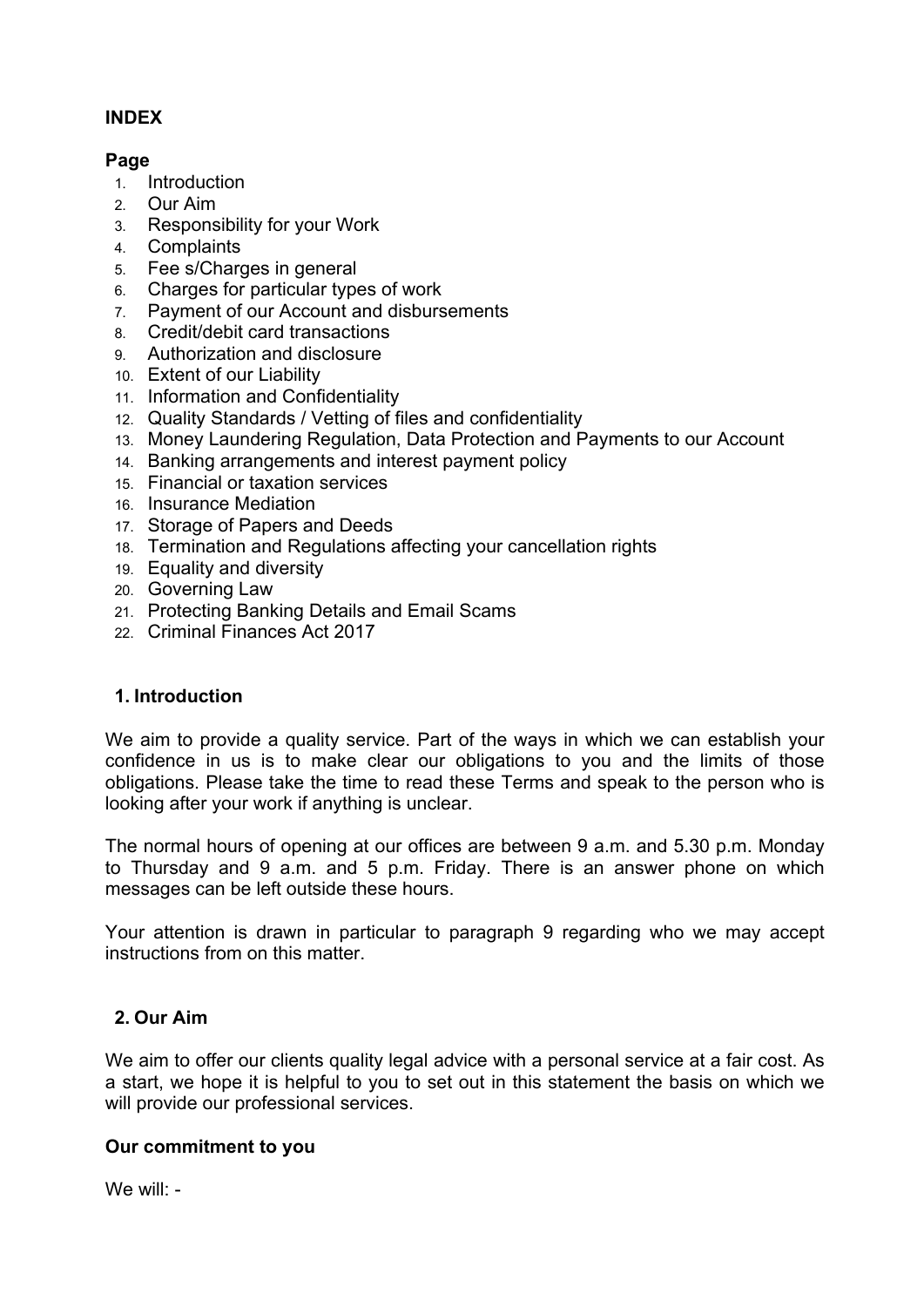- **Represent** your interests and keep your business confidential
- **Explain** to you the legal work which may be required and the prospects of a successful outcome
- **Make sure** that you understand the likely degree of financial risk which you will be taking on
- **Advise you** if Public Funding may be available to you
- **Keep you** regularly informed of progress or, if there is none, when you are next likely to hear from us
- **Try** to avoid using technical legal language when writing to you tell us when we fail in this aim!
- **Deal** with your queries promptly, for example, we will always try to return your telephone calls on the same day.

## **3. Responsibility for your Work**

Your contract with us is with Frederic Hall ("the firm") which is a partnership.

Frederic Hall and the partners and employees owe you a duty to provide services under the contract with reasonable care and skill.

We will notify you if the person who will have primary responsibility for the conduct of the matter. There may, however, be occasions when other lawyers provide assistance.

If the person dealing with your matter is not available then you can always speak to his/her secretary, who will be acquainted with the matter, and leave a message, which will be attended to as quickly as possible.

### **4. Complaints**

It is the aim of the firm to provide the best possible service for all our clients. If you are unhappy about any aspect of the service you receive, or about the Account, please contact the person who has conduct of your matter. If you are unable to resolve the matter with him/her please contact the Partner in Charge who will be notified to you; if you remain dissatisfied, you should refer the matter to the Complaints Handling Partner, Nicholas Price. A copy of our Complaints Policy is available on request.

If you are not satisfied with our handling of your complaint, you can ask the Legal Ombudsman Service to consider the matter.

We are subject to external regulation, through which there is a dispute resolution procedure, and further guidance is available through the Legal Ombudsman Service (whose website is at www.legalombudsman.org.uk and whose address is Legal Ombudsman Service, PO Box 6806, Wolverhampton, WV1 9WJ. You will have to bring your complaint to the Legal Ombudsman within 6 months of receiving a final response from us about your complaint and within 6 years from the date of the act or omission giving rise to the complaint. Alternatively, 3 years from the date you should reasonably have known there are grounds for complaint (if the act/omission took place before 6 October 2010 or was more than 6 years ago).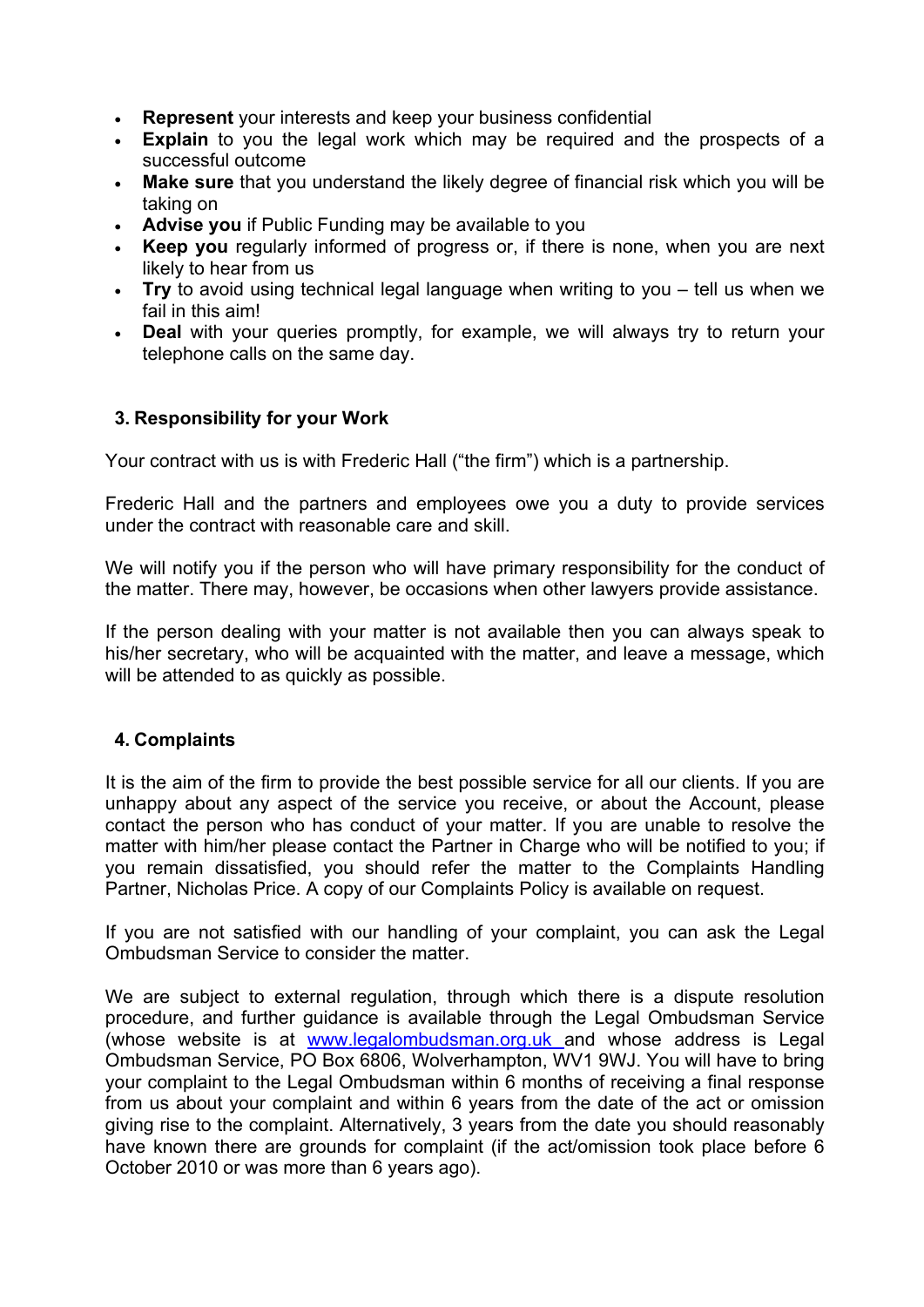## **5. Fees/Charges in general**

Our fees are charged at hourly rates according to the time spent on the matter (including letters or emails out and telephone calls in or out at a minimum of 10% of the hourly rate, and letters or emails received at a unit of 5% of the hourly rate), and the status of the person carrying out the work.

We will notify you in writing of our hourly rates (exclusive of VAT). The charges include secretarial time and postage expenses. An additional charge is made for photocopying and any other out of pocket expenses in the matter.

In addition to the time spent, we may take into account a number of factors including any need to carry out work outside our normal office hours, the complexity of the issues, the speed at which action has to be taken, any particular specialist expertise which the case may demand. In particular, in property transactions, in the administration of estates and in matters involving a substantial financial value or benefit to a client, a charge reflecting, for example, the price of the property, the size of the estate or the value of the financial benefit may be considered. It is not always possible to indicate how these aspects may arise but on present information we would expect them to be sufficiently taken into account in the rates, which we have quoted. Where a charge reflecting any value element is to be added we will explain this to you.

All the work undertaken on your behalf arises as the work is done. Whilst we may raise an Account monthly, quarterly or at appropriate intervals during the continuance of your instructions as agreed, nevertheless if we stop acting for you for whatever reason, you agree to pay to us all costs and disbursements incurred to the date we cease to act. If, for any reason, your matter does not proceed to completion, we will be entitled to charge you for all our work done at the normal hourly rates together with any expenses incurred but our charges will not exceed any fixed estimate/quotation, or any amendment of the quotation notified to you.

Where monies need to be transferred electronically on your behalf an administrative fee will be charged in addition to the costs charged to us by the Bank.

Interest on monies held on client account will be paid at a rate equivalent to that payable on a "designated deposit account" in accordance with Solicitors' Accounts Rules. This will not necessarily be the same rate of interest receivable from the Bank in respect of the total of Client monies held by the Firm.

The hourly rates are normally reviewed annually in May and take account of changes in salary and other overhead costs. Details of any revised rates during the continuance of your matter will be supplied on request. We will usually only write to you to notify you of the new rates in the unlikely event that these rates have increased by more than 5% p.a.

We appreciate you would like to know in advance the likely costs of your matter but, unfortunately, it is not always possible to estimate costs with accuracy. However, we will give you the best information we can by reference to a range for the whole of the work and/or a forecast of possible cost of the next stage of the matter. You may also set a limit on costs which can be incurred without further reference to you. If you would like to do so, please discuss this with the person handling your matter, so that we can agree a workable limit.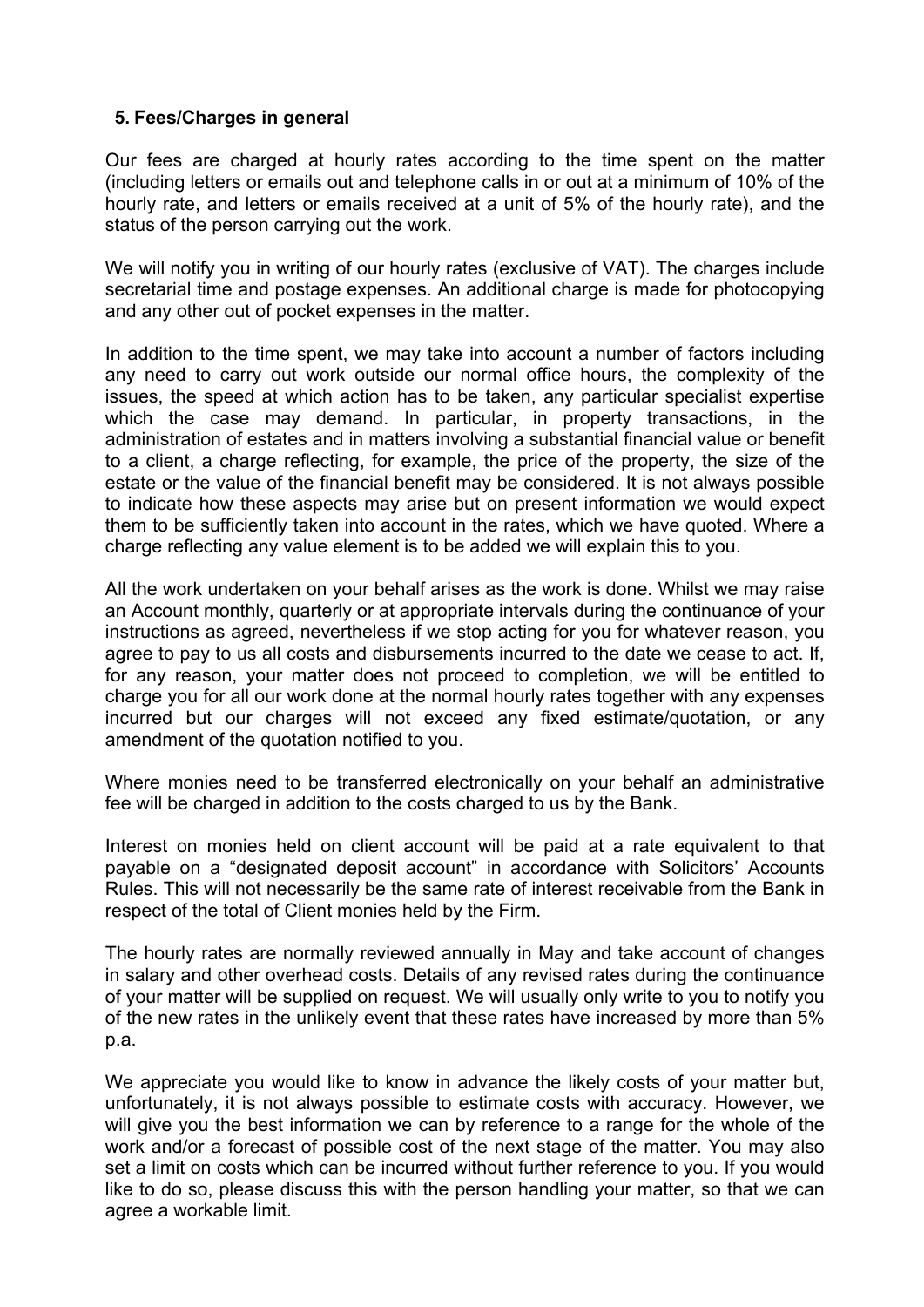Any estimates or indications are not intended to be fixed quotations and the amount of our fees may be more or less and are given exclusive of VAT.

### **6. Charges for particular types of work**

For **residential house purchases** for your own use or **sales** we will give you a quotation which is a fixed sum (or series of sums), and we will deal with your matter as set out in that quotation for that sum. If the transaction becomes abortive our charges will be based on time spent as set out below but will not exceed the original quotation. At the time of quoting, it is probable that the only information we have about the transaction is the value. Accordingly, we reserve the right to revise the quotation where additional work is required. The quote assumes that the title to the property to be sold or purchased is not defective, there are available all Planning and Building Regulation Certificates and that on a sale you have to repay no more than one Mortgage.

For simple **Wills** or **Codicils,** we will give you a fixed sum quotation, the minimum sum for which will be based on 34 hour work for a single Will and 1 hour for two dealt with at the same time. Complex Wills or Codicils will be charged by quotation or hourly rate as agreed.

For **Divorce proceedings** (not including disputes involving children or finance) we will provide a fixed quotation.

In **matters that relate to proceedings before any Court (Litigation matters)** where costs become payable by another party we confirm that our cost, or hourly rate, chargeable to you (and thus the rate we may seek recovery from the other party to the proceedings) shall not exceed those set out as a Guideline for Summary Assessment by the Regional Court Service for our area or such rate as shall be allowed by the Assessment Officer. The intent being that where costs are actually met by the other party that upon receipt of such payment you will not be required to pay any additional sums by reason only of the hourly rate charged as set out in these terms. You may, however, be required to pay some contribution towards items which are not, or not fully, recoverable between the parties e.g. where our work or some expense has not been to advance the Court proceedings (often called Solicitor and own client costs), which may include e.g. time incurred in advising you, or work or expense relating to the funding of the claim, or other work on your instructions which cannot be recovered from the paying party.

In **litigation matters** please note that the amount of our charges you will have to pay may be greater than the amount you can recover from another party to the case even if you are successful on all the points that are raised on your behalf. In such a situation you will still be required to pay our charges in full.

### **7. Payment of our Account and disbursements**

We will render an Account of our charges and expenses, usually prior to completion of the transaction. Payment on a purchase will be required prior to completion. On a sale if sufficient funds are available and we have sent you an Account we will deduct our charges and expenses from the funds held. If you are purchasing with a mortgage our obligation to the lender stipulates that all sums due, including the sum due for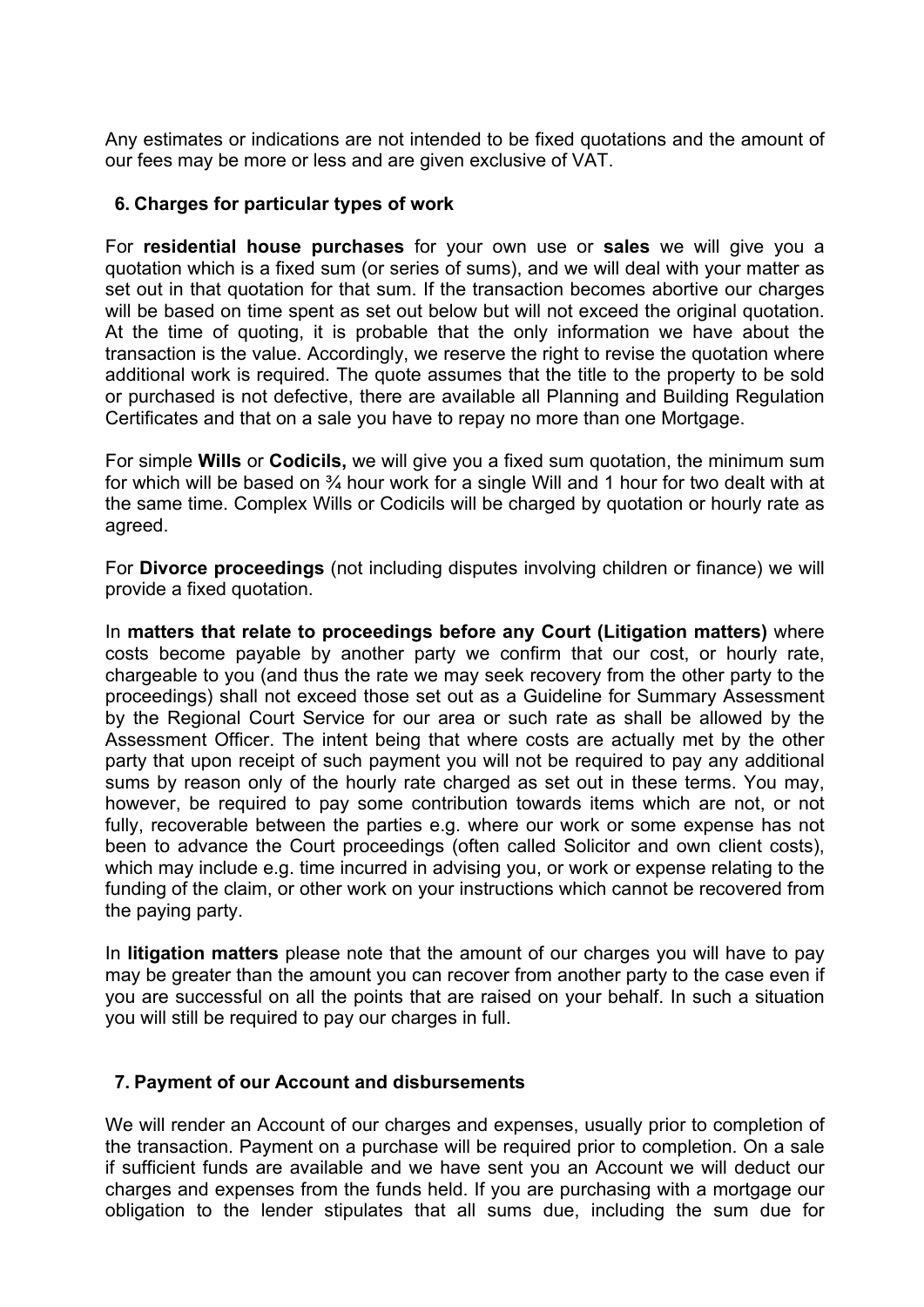disbursements (e.g., Stamp Duty and Land Registry Fees), are paid prior to completion.

If, during the course of a matter, we have to make payments to third parties (e.g., Stamp Duty, H M Land Registry fees, Local Search fees, Company Search fees) we may ask you for early payment in advance to enable us to pay these third parties. Payment to third parties is referred to as 'expenses' or disbursements.

For work carried out over a long period of time, interim Accounts may be rendered. This avoids a substantial build- up of costs and assists in your budget for costs as the matter progresses. The timing and amount of interim Accounts will depend upon any agreement we have made with you (e.g. monthly) or the matter reaching an appropriate stage, or a significant proportion of the total work having been undertaken.

A final Account for our charges and expenses will be delivered at the end of the matter. You permit us to deduct our charges and expenses, whether interim or final, from any funds held by us on your behalf.

All Accounts are payable within 28 days of dispatch, and late payment will attract interest at the rate of 4% above the base rate from time to time of Barclays Bank Plc.

You are entitled to complain about your Account.

You may also have a right to object to the Account by making a complaint to the Legal Ombudsman Service and/or by applying to the Court for an assessment of the Account under Part III of the Solicitors' Act 1974.

However, if all or part of your Account remains unpaid, we may be entitled to charge interest as set out above.

Until our charges and expenses have been paid, we are entitled to retain any papers, property or money belonging to you, even if this does not relate to the matter for which the fees and expenses were incurred.

### **8. Credit/debit card transactions**

The firm accepts the payment of fees and disbursements by means of credit/debit card payments. Payment may also be made by a BACS or other direct Bank transfer to our account. Please ask for details.

### **9. Authorisation and disclosure**

You are authorising us as follows: -

Unless we hear from you to the contrary in writing, to disclose information to other parties in the conveyancing chain, including Estate Agents, if we reasonably consider it in your best interests.

We may accept instructions from either one or both of you together and either one or both of you can act as Agent for the other. If there are more than 2 of you then any one of you may instruct us as Agent for all of you unless you tick here  $\Box$  and limit those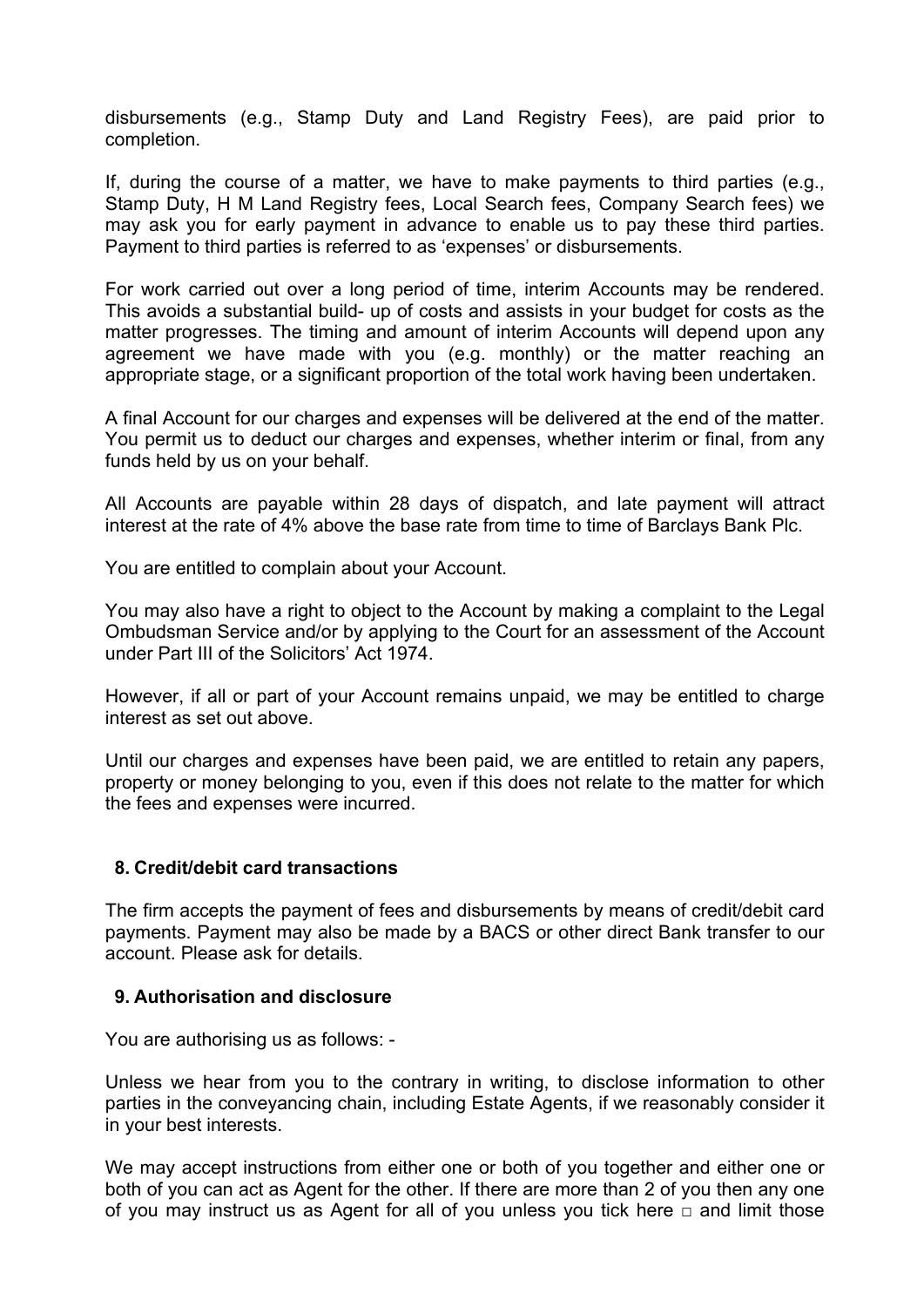instructions before signing these Terms.

To obtain your deeds, if held by a lender, and such other information as we require for the transactions.

If we are also acting for your proposed lender in a transaction, we have a duty to fully reveal to them all relevant facts about you and the purchase and Mortgage. This would include any difference between your Mortgage Application and information we receive during the transaction; any cash back payments or discount schemes that the seller is giving you.

By signing these terms, you agree that we may make such disclosures.

## **10. Extent of our Liability**

You agree that if, as a matter of law, a duty of care would otherwise be owned to you by any partner, employee or consultant of the Firm, such duty is hereby excluded and you agree that you will not bring any claim against any partner, employee or consultant of the Firm in respect of any loss or damage that you or any person or company associated with you suffer or incur, directly or indirectly, in connection in any way with any advice given to or other work done for you.

Accordingly, any claim that you wish to make can only be made against the Firm and not against a Partner, employee or consultant of the Firm.

Nothing in these terms excludes or limits:

any claim you may have against a member, employee or consultant of the Firm arising out of any fraudulent or dishonest conduct on the part of such Partner, employee or consultant.

any liability or claim that cannot be excluded under English law.

any liability or claim that cannot be excluded under any relevant professional rule or regulation.

Each Partner, employee and consultant of the Firm shall be entitled to the benefit of these provisions under the Contracts (Rights of Third Parties) Act 1999, but the Firms Contract with you may be varied from time to time or terminated without the consent of any such person.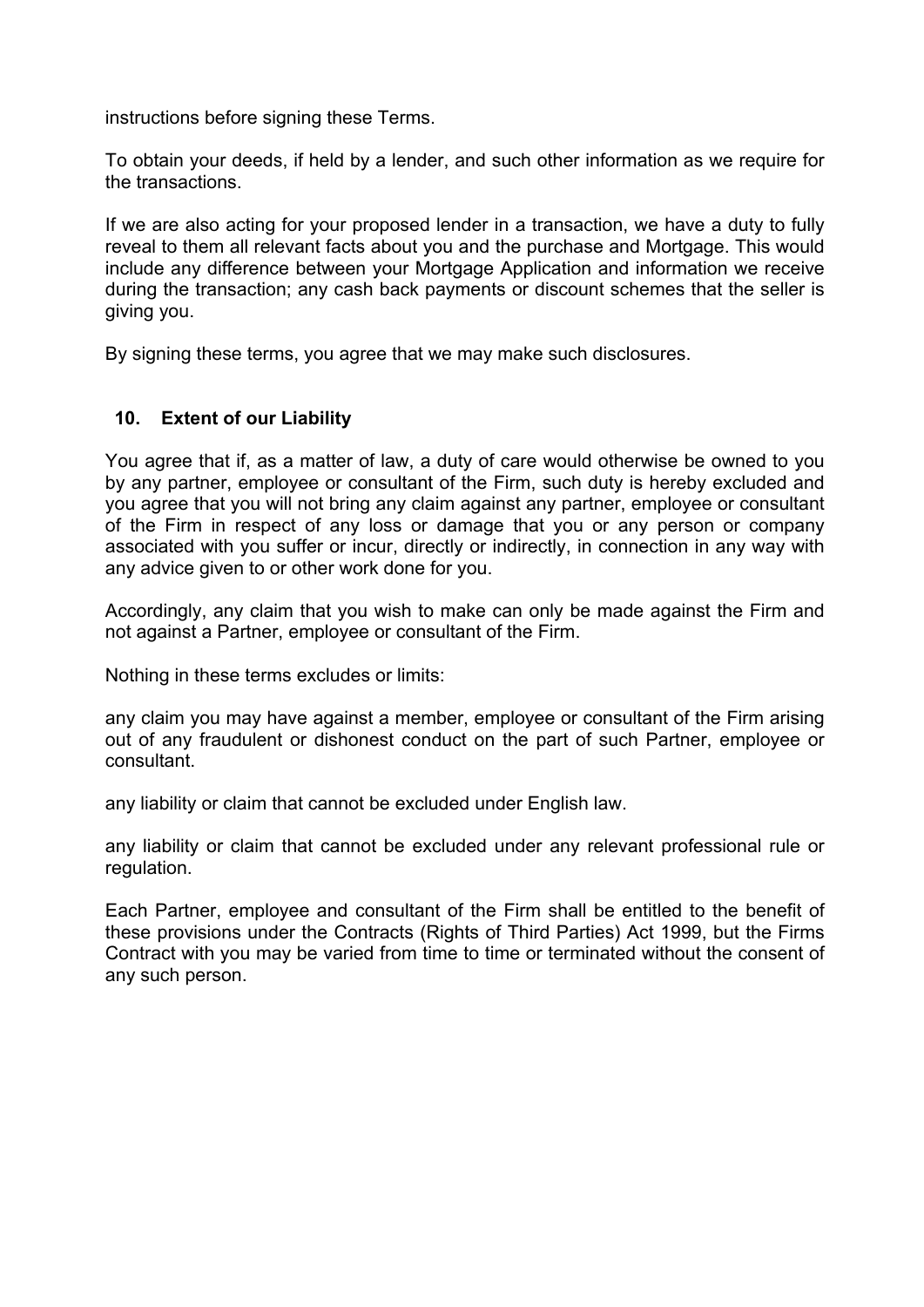The limit of our liability to you in contract, tort (including negligence or beach of statutory duty) or misrepresentation is limited to £2m (being the level of compulsory insurance the Firm is required to maintain) other than in the case of fraud or reckless disregard of professional duty.

Our primary insurers are Allianz Global Corporate & Specialty SE (UK) of 71 Fenchurch Street, London EC3M 4BS The Allianz Policy Number is P22A295241P.

Unless expressly agreed with you in writing, we do not accept any liability in respect of the tax consequence of any advice or any transaction conducted by us.

The Firm will not be responsible for any increased liability falling on it by reason of any limit which you may have agreed with any other adviser, or which may otherwise have fallen upon the Firm by reason of the contributory negligence of any other person against whom you do not make recovery for any reason. This is relevant in circumstances in which the Firm and other persons may be liable in respect of the same damage. In these circumstances, the Firm's liability will be limited to such sums as it reasonably ought to pay having regard to its responsibility for the damage (within the meaning of section 2(1) of the Civil Liability Contribution Act 1978) and on the basis that such other persons are deemed to have paid to you such sum as they ought reasonably to have paid

(i) having regard to their own responsibility for it and (ii) disregarding any limitation which you may have agreed with such person, any subsequent extension of your claims against that person or the fact that such person has ceased to exist. If you agree to limit the liability of such persons or if the claim against such person lapses or becomes extinguished for any reason or is not pursued by you or any such person fails to satisfy any judgment obtained by you or any such person fails to satisfy any Judgment obtained by you, the Firm will not be liable to you for more than the net amount it would have paid, after allowing for the amounts you would otherwise have been entitled to recover from such persons.

### **11. Information and Confidentiality Information About You**

We may use the information which you provide, or which we obtain through our dealings with you, or others for the provision of Services to fulfil our **contractual obligations** to you or the **legitimate interests** of you, ourselves and others. We may give it on a confidential basis to our Partners, employees and agents. We may use it to administer your account with us, including tracing and collecting any debts. Further information is provided within our Privacy Policy / Statement a copy of which can be made available on request.

We may also use it to ensure **legitimate interests** in the safety and security of our premises (where we may also use CCTV); for fraud prevention purposes (including verification checks for our money laundering obligations); to assess client satisfaction (such as by asking you to participate in surveys); and to help improve our services generally.

Sometimes we ask other companies or people to do typing/photocopying/other administration duties on our files to ensure this is done promptly. We believe we have a **legitimate interest** in doing this. We will always seek a confidentiality agreement with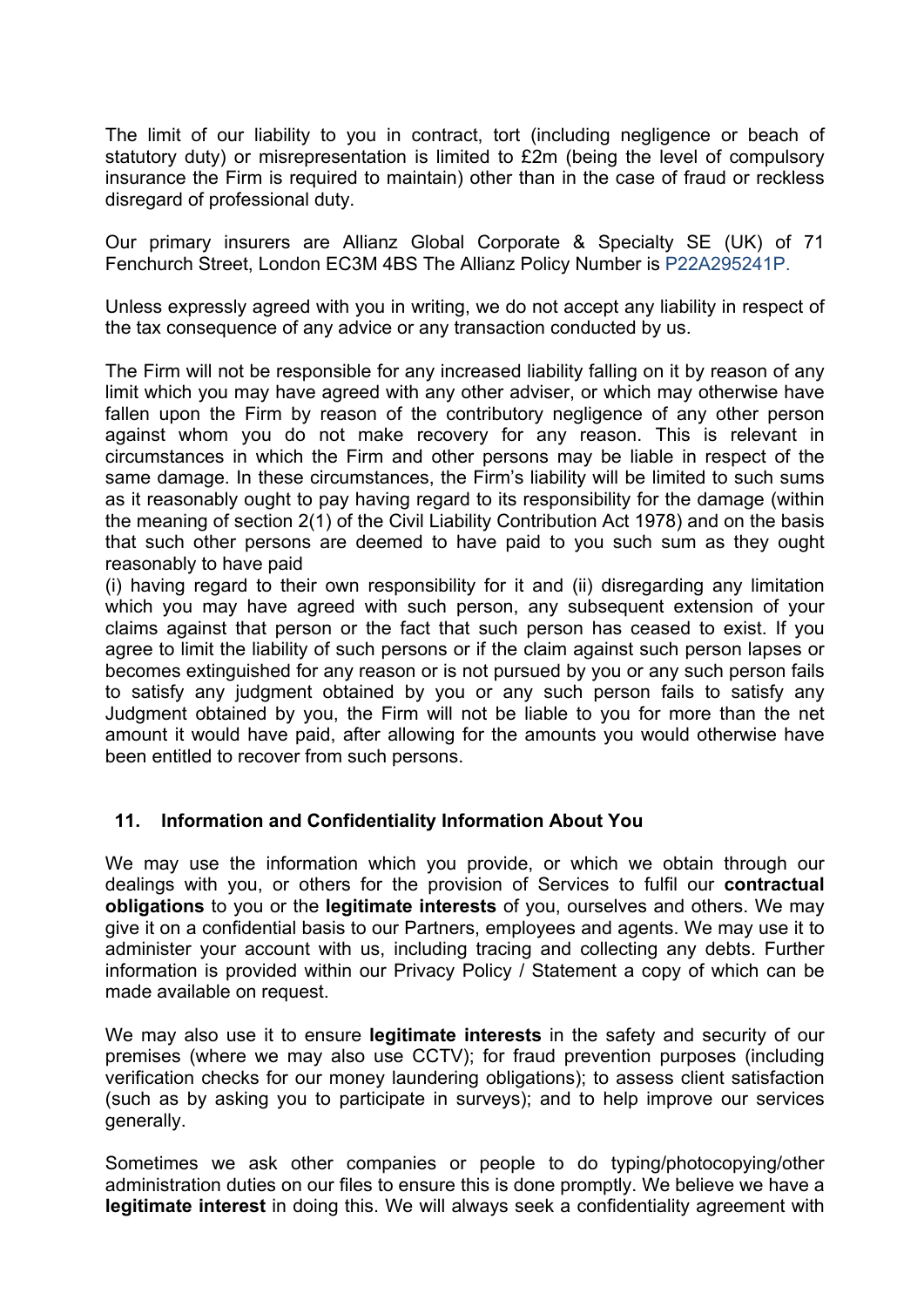these outsourced providers. If you do not want your file to be outsourced, please tell us as soon as possible.

#### **Our Duty of Confidentiality**

Please also refer to our **Privacy Policy** when reading this section. We will treat any information which is confidential to you and which we obtain as a result of acting for you as strictly confidential, save: -

For the purpose of acting for you; or for **legitimate interest** disclosures to our auditors or other advisers or for the purpose of our professional indemnity insurance; or as otherwise required by law or other regulatory authority to which we are subject.

If you do not wish to disclose your details and file to be released, you must notify us in writing and discuss this with us when signing and returning a copy of the Client Care Letter/Terms of Business/Instructions Form/Form of Authority/other such document. We may be unable to act for you in such circumstances.

We shall be under no duty to disclose to you (or take into account in the course of providing the Service) and information acquired by us in acting for any other client or any information in respect of which we owe a duty of confidentiality to a third party.

### **Your Duty of Confidentiality**

Our advice and other communications with you are confidential and may not, without our consent, be disclosed by you to any third party (other than to your employees and agents who require access and who do not disclose it further) or otherwise made public except as required by law or other regulatory authority to which you are subject.

If, as a result of our acting for you, you acquire any information in respect of which we notify you that we owe a duty of confidentiality to a third party you will keep it confidential and not use it without our consent.

### **12. Quality Standards / Vetting of files and confidentiality**

Due to our own internal quality standards and us achieving Lexcel and CQS, we are subject to periodic checks by outside assessors. This could mean that your file may be selected for checking, in which case we would need your consent for inspection to occur. All inspections are, of course, conducted in confidence. If you prefer to withhold consent, work on your file will not be affected in any way. Since very few of our clients do object to this, we propose to assume that we do have your consent unless you notify us to the contrary. We will also assume, unless you indicate otherwise, that consent on this occasion will extend to all future matters which we conduct on your behalf. Please contact us if we can explain this further or to advise us if you do not want your file to be reviewed.

#### **13. Money Laundering Regulation, Data Protection and Payments to our Account**

You agree to provide us with such evidence of your identity and if relevant, that of directors, partners, trustees and controllers of your company or firm and of all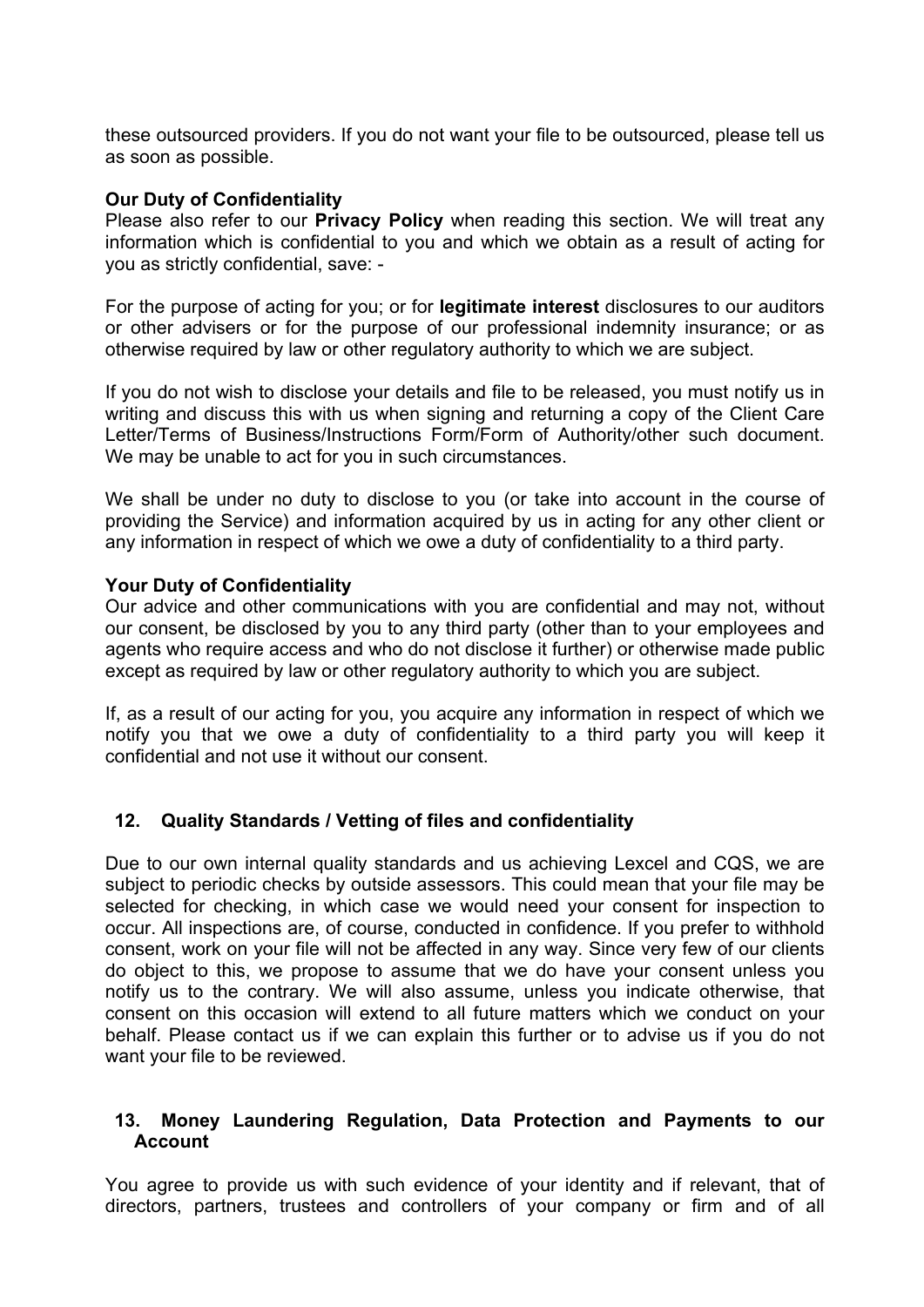connected shareholders and parties as we may reasonably require in order to comply with our obligations under the legislation and regulations against Money Laundering; the Proceeds of Crime Act 2002; Terrorism Act 2000 and Bribery Act 2010. We are required to identify people who have more than a 25% shareholding in a company or trust or business, we may also be required to identify and verify the identity of other persons such as directors or beneficial owners. We may cease to act for you if you fail to comply promptly with any such requests.

We may seek identification by way of an electronic database. Continuing to instruct us will be authority for us to undertake such checks.

It is the firm's policy not to accept cash payments in any one transaction which exceed in aggregate £1000. We require cleared funds before completing a transaction and these should be by way of banker's cheque or draft, building society cheque or bankers payment such as BACS or CHAPS. Money paid by personal cheque draft or bankers' payment must be cleared into our Client account before we can draw against it. This may delay a transaction if cleared funds are not available.

Source of funds: At the start of any matter, you **must** tell us the source of any funds you will be using if it is not from an Account, in your name, in a UK Bank or Building Society. If the source is an unusual one, such as an Account in another country, or in the name of someone other than yourself, you **must** tell us in writing and as early as possible, including the reason.

Destination of funds: Where we are to pay money out to you, we will normally do so by cheque in your favour, or into an account in your name. If instead you want us to pay surplus money out into the name of someone other than yourself, you **must** write to us and tell us as early as possible, including the reason.

We are professionally and legally obliged to keep your affairs confidential. However, solicitors may be required by statute to make a disclosure to the National Crime Agency where they know or suspect a transaction may involve money laundering or terrorist financing. If we make a disclosure in relation to your matter, we may not be able to tell you that a disclosure has been made. We may have to stop working on your matter for a period of time and may not be able to tell you why. We will not be liable for any consequent loss that you may suffer.

In accordance with the requirements of the Data Protection Act and the Money Laundering Regulations, we confirm:

Frederic Hall Solicitors is the data controller.

**Jeremy Saynor** is the data protection officer.

We will only process any documentation or personal data received from you in respect of client due diligence for the purposes of preventing money laundering and terrorist financing unless (a) use of that data is permitted by or under any enactment or (b) you give your express consent for the documentation or personal data to be used for other forms of processing.

The anti-money laundering guidance which UK banks and other finance services firms must adhere to is issued by the Joint Money Laundering Steering Group ("JMLSG").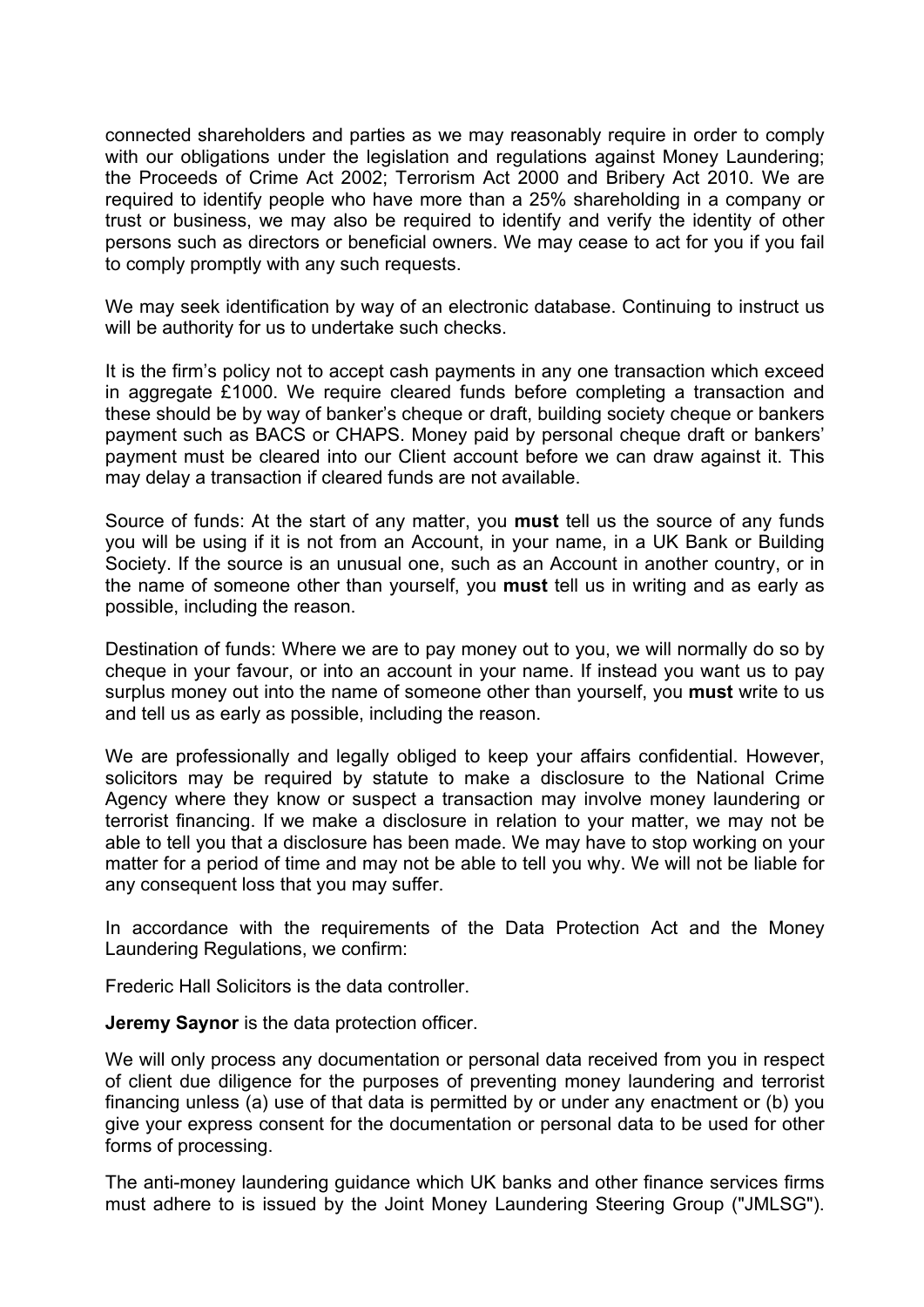The JMLSG considers all clients with funds deposited in a law firm's pooled client account to be beneficial owners of that account. The JMLSG does not require banks to routinely identify the beneficial owners of law firm's pooled accounts, as they do with most other accounts they issue. Pooled client accounts are granted this exemption on the proviso that this information is available upon request. In the event of our bank requesting information about the beneficial owners of our pooled client account, you agree to us disclosing your details to them.

The firm does not tolerate tax evasion, or the facilitation thereof in any circumstances, whether committed by or facilitated by a client, personnel or associated persons/companies.

## **14. Banking arrangements and interest payment policy**

We are required by the Law Society to inform you about the arrangements that we make for holding your money. Our bankers are Barclays Bank plc ('Barclays'). All client monies held by us are in a protected and separately nominated Client Account with our bank. Monies held for a longer duration than say one month will be held in a separate Designated Clients Account with our bank. Examples of where this may apply are in relation to balance purchase monies on a delayed completion, deposits on account of future legal fees, the accumulation of monies on a probate administration or the collection of a client's debt in instalments.

We do not carry out a banking or investment service, we only hold client monies for a specific purpose and generally only for a short period of time. We do not pay interest on client deposits that are with us for less than 28 days. We do not pay interest if the gross interest accrued is less than £50.00. Subject to the above interest will be paid on client monies at a rate 0.25% below the deposit interest rate paid by Barclays for the time being on the Client Account. Monies held longer term in a designated deposit account will attract interest on a daily rate as paid by Barclays for the time being.

In the unlikely event of a collapse of Barclays the guaranteed limit for recovery of money under the Financial Services Compensation Scheme remains £85,000 for you as an individual. So, if you hold other monies in the same bank the limit will be £85,000 in total, to include monies that we hold on to your behalf.

Please also be aware that Barclays trades under different names. The repayment limit will still be £85,000 to include monies held in accounts with that bank or other investment institute owned or operated by Barclays or of which Barclays is a member. You may wish to check with your financial adviser for more information about the ownership of your deposit accounts or investments.

However, with effect from 3rd July 2015, the FSCS will provide a £1 million protection limit for temporary high balances held with a bank, building society or credit union if it fails. Further details relating to what constitutes a temporary high balance and the rules relating to the protection can be found at www.fscs.org.uk

In the event of a bank failure, notwithstanding our professional confidentiality, we may be required to provide to the Financial Conduct Authority details of monies held in our accounts on behalf of individual clients. If you do not wish us to do so, please let us know.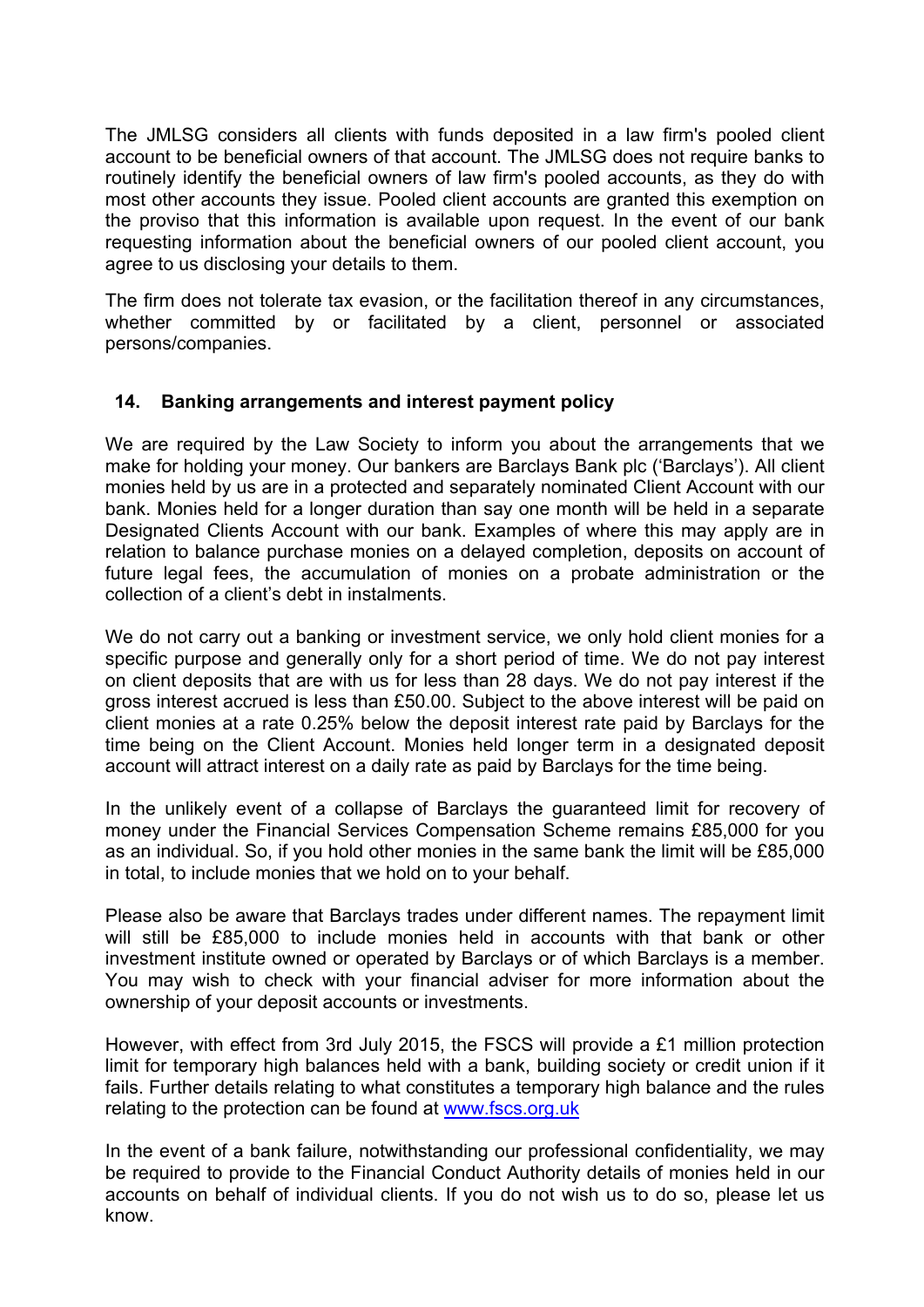## **15. Financial or taxation services**

Any work that we do for you may involve tax implications or necessitate the consideration of tax planning strategies. We may not be qualified to advise you on the tax implications of a transaction that you instruct us to carry out, or the likely hood of them arising. If you have any concerns about tax aspects, please raise them with us immediately. If we can undertake the research necessary to resolve the issue, we will do so and advise you accordingly. If we are not able to identify a source of assistance for you in a particular transaction, then unless we specifically say we will advise on the tax aspects we shall act on implementing your instructions on the basis that you have obtained tax advice from your own accountants or other source. In other words, we do not provide tax advice generally and if you require such advice, you must write and request our advice and we will tell you whether we have the expertise to advise or whether you should seek that advice elsewhere.

### **16. Insurance Mediation**

This firm is not authorised by the Financial Conduct Authority. We are able in certain circumstances to offer a limited range of investment services because we are regulated by the Solicitors Regulation Authority. We are included on the register maintained by the Financial Conduct Authority so that we can carry on insurance mediation activities, which is broadly the advising on, selling and administration of insurance contracts. This part of our business, including arrangements for complaints or redress if something goes wrong, is regulated by Solicitors Regulation Authority. The register can be accessed via the Financial Conduct Authority Web site at: www.fca.org.uk.

The Law Society is a designated professional body for the purposes of the Financial Services and Markets Act 2000 but responsibility for regulation and complaints handling has been separated from the Law Society's representative functions. The Solicitors Regulation Authority is the independent regulatory body of the Law Society, and the Legal Ombudsman Services is the independent complaints handling body of the Law Society.

# **17. Custody Retention and Transfer Documents**

We will, at your request, either during the provision or after completion of any Services, release to you or to your order your documents and documents held for you, provided that we are not at the time exercising our right to retain documents pending payment of outstanding fees and expenses or are prevented by any court order, undertaking or other legal constraint from doing so. We may copy all of your documents and documents held for you before releasing them, including any electronic correspondence submitted by you.

We may at any time scan, microfilm, or otherwise make electronic copies or images of any documents, including electronic documents or correspondence e.g., emails (other than documents held in safe custody), destroy the originals and thereafter hold the documents only in such copy or image form. Unless expressly agreed otherwise in writing we will keep all documents whether in original, copy or imaged form for a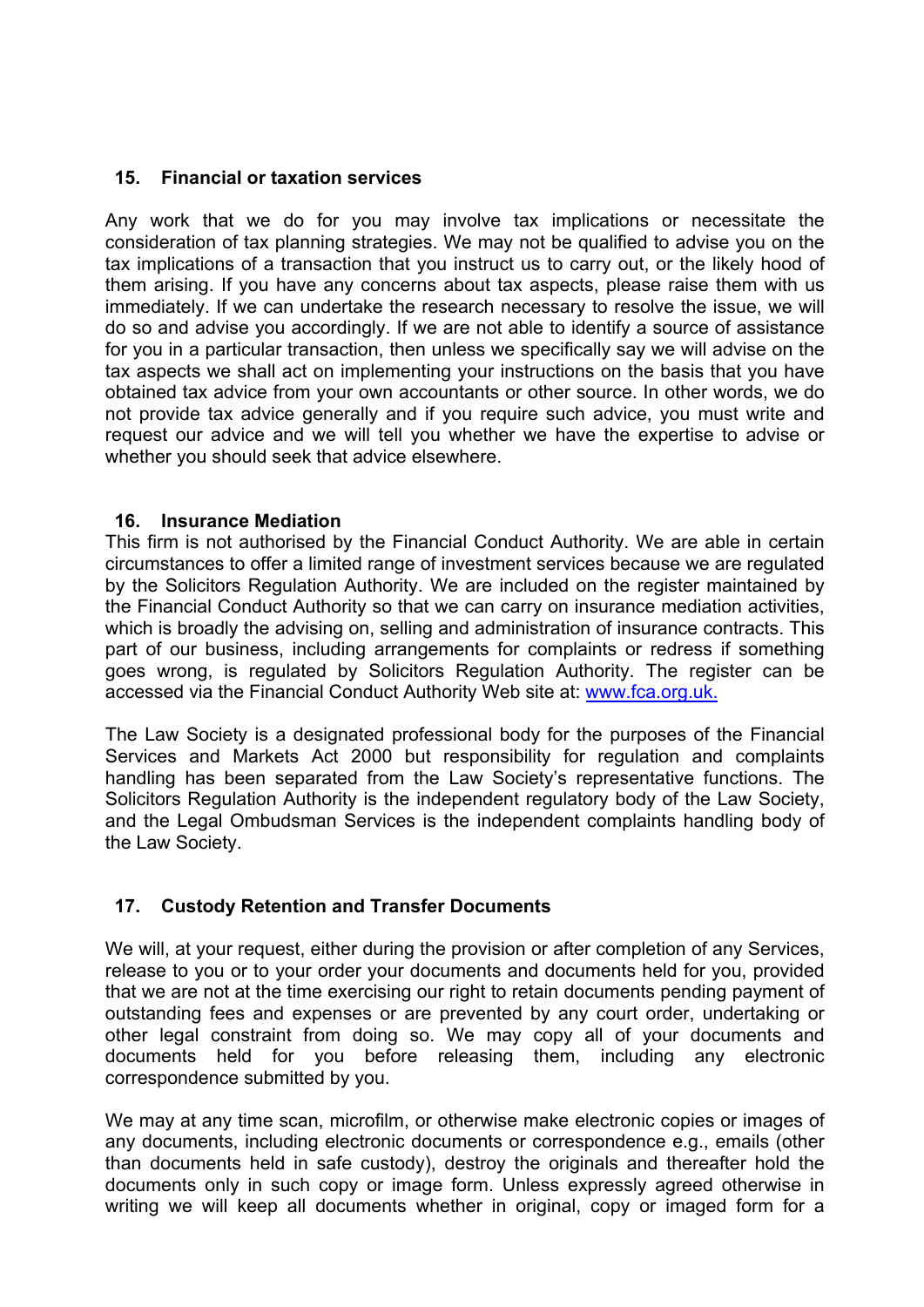minimum of **eight (8) years**, after which we may destroy them and any copies or images of them. Our **Privacy Policy** has more information on our retention periods.

We may agree to store title deeds, wills and other especially valuable documents in safe custody for you if you require and, if we do, we will not, without your consent, destroy any such documents.

We do not accept responsibility for the loss or damage of any item which we hold on your behalf unless we expressly agree in writing to the contrary.

After completing the work, we will be entitled to keep all your papers and document whilst there is still money owed to us for fees and expenses. We will keep our file of your papers including emails and any hardcopies thereof, for up to **eight (8) years**, except those that you ask to be returned to you. We keep files on the understanding that we can destroy them **eight (8) years** after the date of the final bill (and **up to 12 years** in respect of some regulatory transfers). We will not destroy documents you ask us to deposit in safe custody. If we take papers or documents out of storage in relation to continuing or new instructions to act for you, we will not normally charge for such retrieval. However, we may charge you both for time spent producing stored papers that are requested as well as reading correspondence or other work necessary to comply with your instructions in relation to the retrieved papers. We will ask you to confirm that any personal data we have retrieved remains current and up to date if we are to act upon such data as part of our duties under Data Protection legislation.

#### **18. Termination and Regulations affecting your cancellation rights Termination:**

You may terminate your instructions to us in writing at any time. For example, you may decide you cannot give us clear or proper instructions on how to proceed, or you may lose confidence in our work. We are entitled to keep all your papers and documents while money is owing to us.

We will decide to stop acting for you only with good reason and on giving you reasonable notice.

If you or we decide that we will stop acting for you, you will pay our charges on an hourly basis to the date of termination, together with any expenses as set out in these Terms and Conditions.

#### **Regulations affecting your cancellation rights:**

The Consumer Contracts (Information, Cancellation and Additional Charges) Regulations 2013

If we have not met you either in person (because, for example, instructions and signing of the contract documentation is taking place by telephone/mail, e mail or on-line – i.e.: by way of a "distance" contract) or we have taken instructions and a contract has been concluded away from our business premises (because, for example, we have met with you at home - i.e.: by way of an "off-premises" contract) and the contract was entered into on or after 14 June 2014, you may have the right to cancel this contract within 14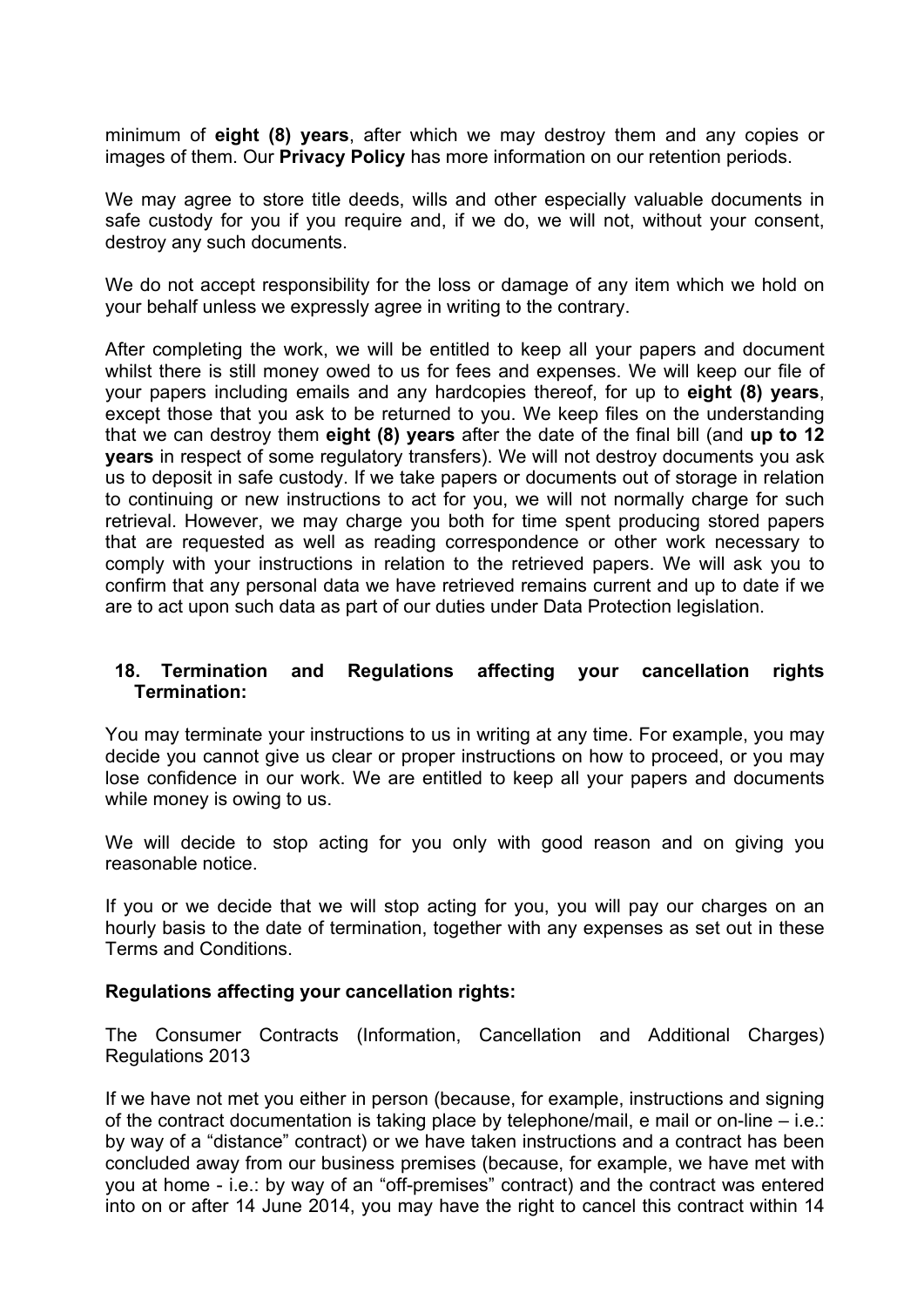calendar days of entering into the contract without giving any reason. The client care letter sent to you will confirm if this is applicable to your case.

The cancellation period will expire after 14 calendar days from the day of the conclusion of the contract.

To exercise your right to cancel, you must inform us of your decision to cancel this contract by a clear statement (e.g., a letter sent by post, fax or e mail). You may use the model cancellation form attached to your Client Care Letter, but it is not obligatory. We will communicate to you an acknowledgement of receipt of such a cancellation on a durable medium (e.g., by e mail) without delay. To meet the cancellation deadline, you must send your communication concerning your exercise of the right to cancel before the cancellation period has expired.

Should you require the work to be commenced within the 14-calendar day cancellation period, you must provide your agreement to that in writing, by e mail, post or fax to enable us to do so. By signing and returning a copy of the client care letter / authority to act you are providing your agreement in writing to enable us to commence work within the 14-calendar day cancellation period. Where you have provided your consent for work to commence within the 14-calendar day cancellation period and you later exercise your right to cancel, you will be liable for any costs, VAT and disbursements incurred up to the point of cancellation. Unless you make an express request for us to commence work within the 14-day period (i.e., by signing and returning the signed copy of the client care letter / authority to act we will not be able to undertake any work during that period.

### **19. Equality and diversity**

Frederic Hall is committed to promoting equality and diversity in all of its dealings with clients, third parties and employees.

Please contact us if you would like a copy of our equality and diversity policy.

#### **20. Governing Law**

The relationship between us will be governed by the law of England and Wales and you agree to submit to the exclusive jurisdiction of the English Courts.